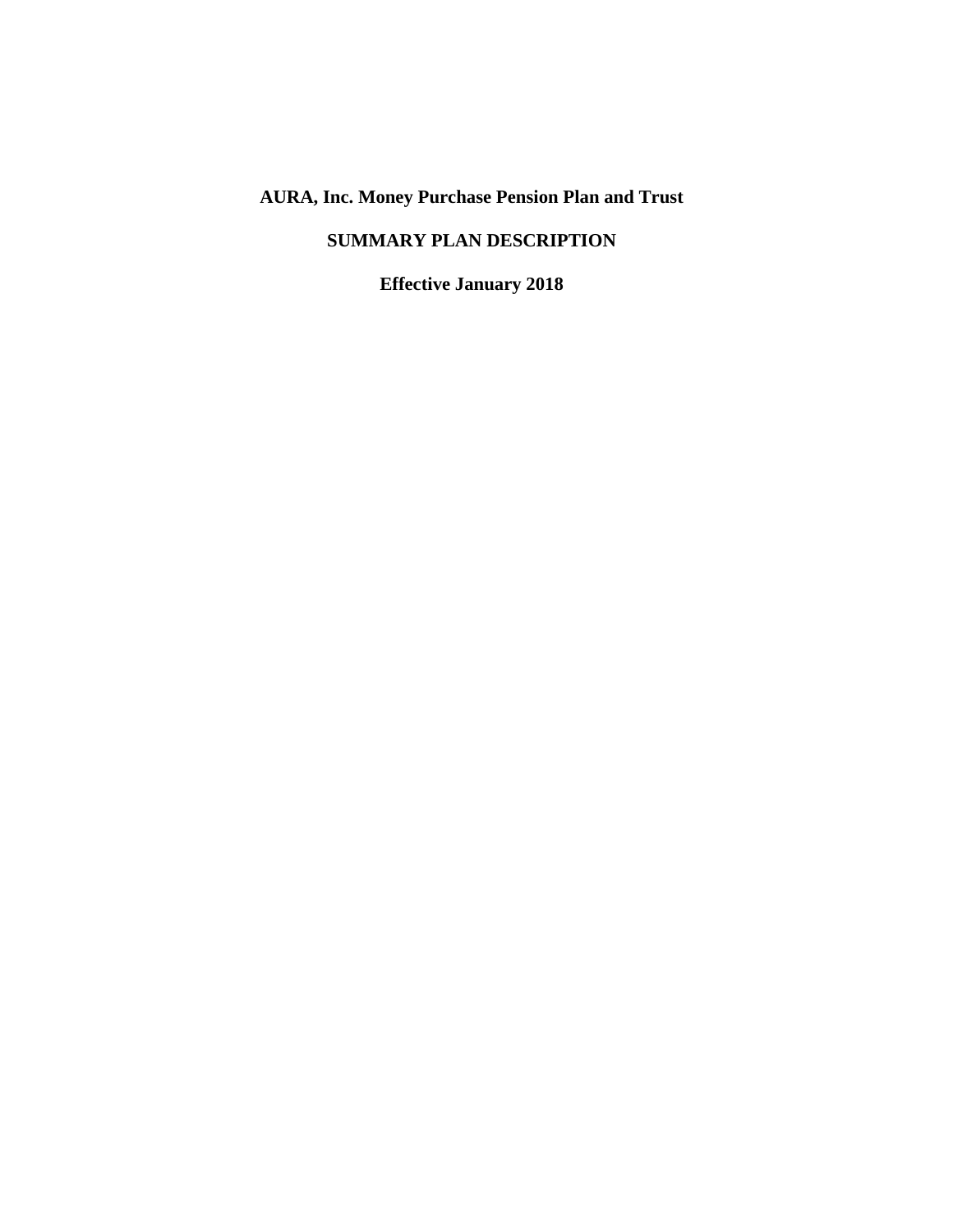# **AURA, Inc. Money Purchase Pension Plan and Trust**

| $\mathbf{I}$ . |  |  |  |
|----------------|--|--|--|
| II.            |  |  |  |
| III.           |  |  |  |
| IV.            |  |  |  |
| $V_{\cdot}$    |  |  |  |
| VI.            |  |  |  |
| VII.           |  |  |  |
| VIII.          |  |  |  |
| IX.            |  |  |  |
| $\mathbf{X}$ . |  |  |  |
| XI.            |  |  |  |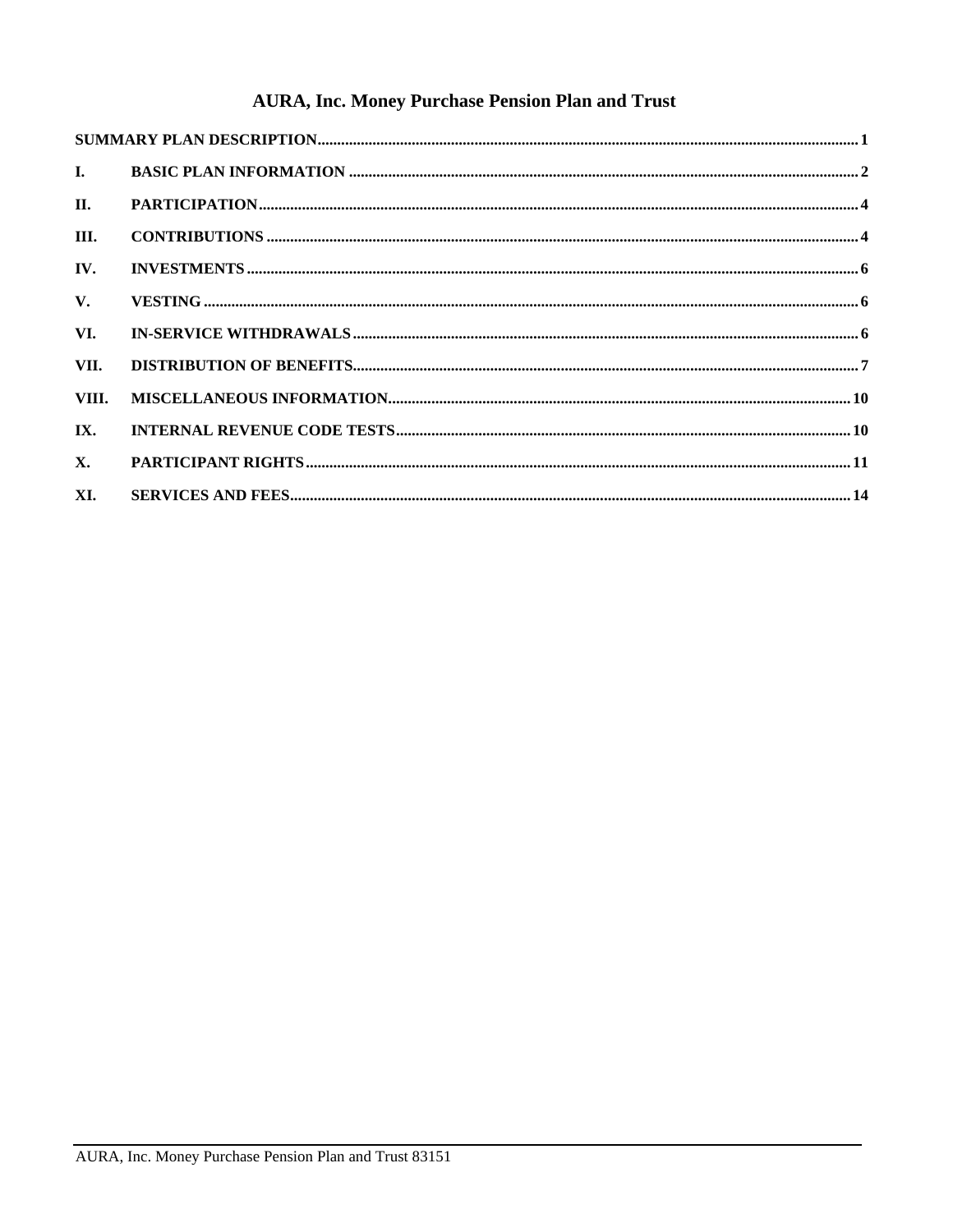## **Summary Plan Description**

## AURA, Inc. Money Purchase Pension Plan and Trust

<span id="page-2-0"></span>The AURA, Inc. Money Purchase Pension Plan and Trust (the "Plan") of Association of Universities for Research in Astronomy, Inc. has been amended as of 04/15/2016 (the "Effective Date"). This Plan is intended to be a qualified retirement plan under the Internal Revenue Code.

The purpose of the plan is to enable eligible Employees to save for retirement. As well as retirement benefits, the plan provides certain benefits in the event of death, disability, or other termination of employment. The Plan is for the exclusive benefit of eligible Employees and their Beneficiaries.

This booklet is called a Summary Plan Description ("SPD") and it contains a summary in understandable language of your rights and benefits under the plan. If you have difficulty understanding any part of this SPD, you should contact the Plan Administrator identified in the Basic Plan Information section of this document during normal business hours for assistance.

This SPD is a brief description of the principal features of the plan document and trust agreement and is not meant to interpret, extend or change these provisions in any way. A copy of the plan document is on file with the Plan Administrator and may be read by any employee at any reasonable time. The plan document and trust agreement shall govern if there is a discrepancy between this SPD and the actual provisions of the plan.

This SPD is based on the federal tax implications of your participation in the Plan, transactions made within your Account, and distributions you may receive from the plan. The state tax implications of your participation and these transactions should be determined based on an examination of appropriate state law. Please consult with your tax advisor if you have any questions regarding state tax law.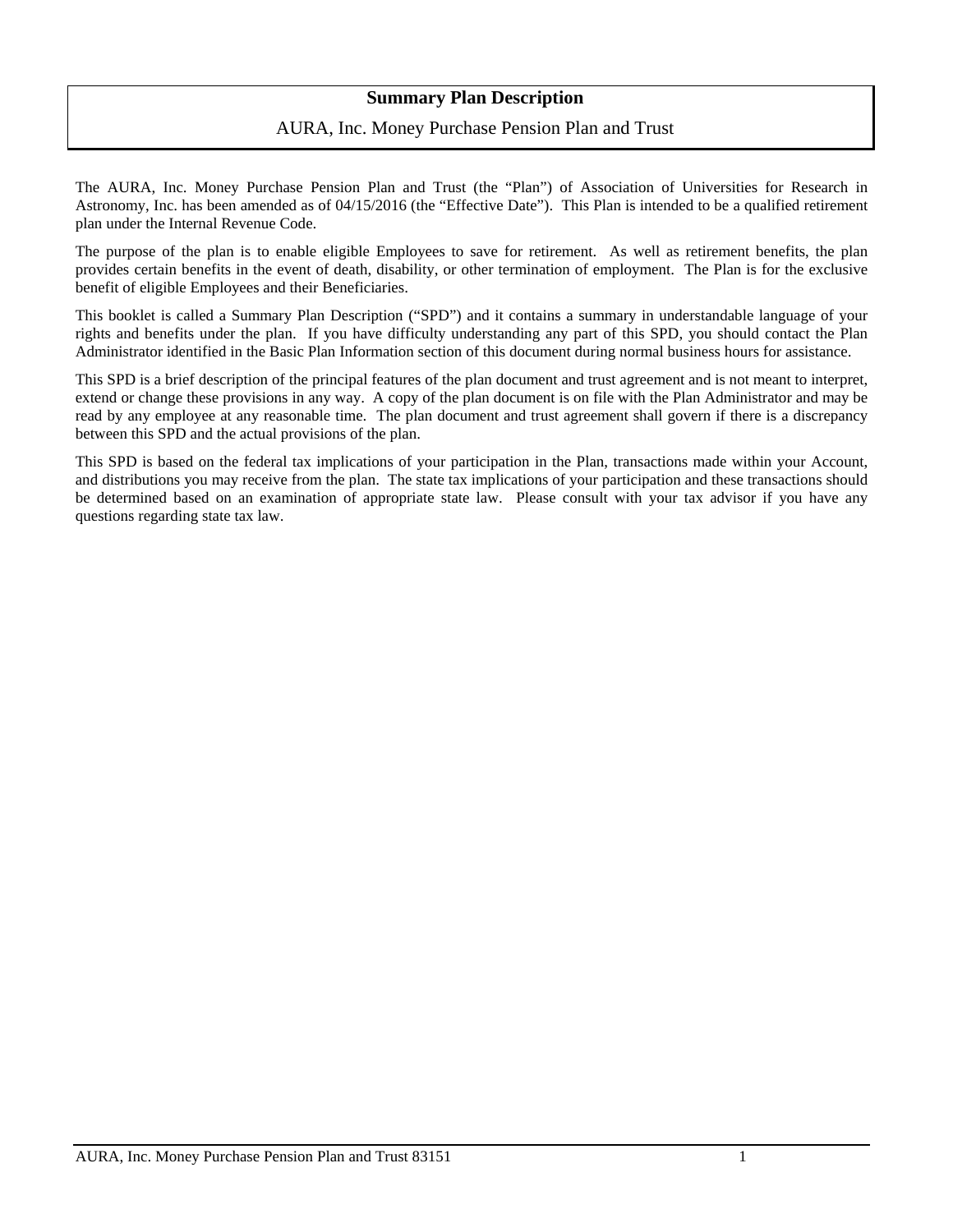# **I. BASIC PLAN INFORMATION**

<span id="page-3-0"></span>The information in this section contains definitions to some of the terms that may be used in this SPD and general Plan information. If the first letter of any of the terms defined below is capitalized when it is used within this SPD, then it represents the indicated defined term.

#### **A. Account**

An Account shall be established by the Trustee to record contributions made on your behalf and any related income, expenses, gains or losses. It may also be referred to as an Account balance.

#### **B. Beneficiary**

This is the person or persons (including a trust) you designate, or who are identified by the plan document if you fail to designate or improperly designate, who will receive your benefits in the event of your death. You may designate more than one Beneficiary.

#### **C. Employee**

An Employee is an individual who is employed by your Employer as a common law employee or, in certain cases, as a leased employee and is not terminated.

#### **D. Employer**

The name and address of your Employer is:

Association of Universities for Research in Astronomy, Inc. National Place Building 1331 Pennsylvania Avenue NW - Suite 1475 Washington, DC 20004

The Employer's federal tax identification number is: 86-0138043

## **E. ERISA**

The Employee Retirement Income Security Act of 1974 (ERISA) identifies the rights of Participants and Beneficiaries covered by a qualified retirement plan.

#### **F. Third Party Administrator Contact Information**

Fidelity Investments and TIAA are the recordkeepers of your Plan. To view your Account, make changes to investments, or perform transactions, please use the contact information below:

Fidelity Investments

Phone number: 1-800-835-5097

Website: [www.401k.com](http://www.401k.com/)

TIAA

Phone number: 1-800-842-2776

Website: www.tiaa.org

#### **G. Highly Compensated Employee**

An Employee is considered a highly compensated Employee if (i) at any time during the current or prior year you own, or are considered to own, at least five percent of your Employer, or (ii) received compensation from your Employer during the prior year in excess of \$120,000.00, as adjusted and you are in the top paid group consisting of the top 20% of employees ranked by compensation.

### **H. Non-Highly Compensated Employee**

An Employee who is not a Highly Compensated Employee.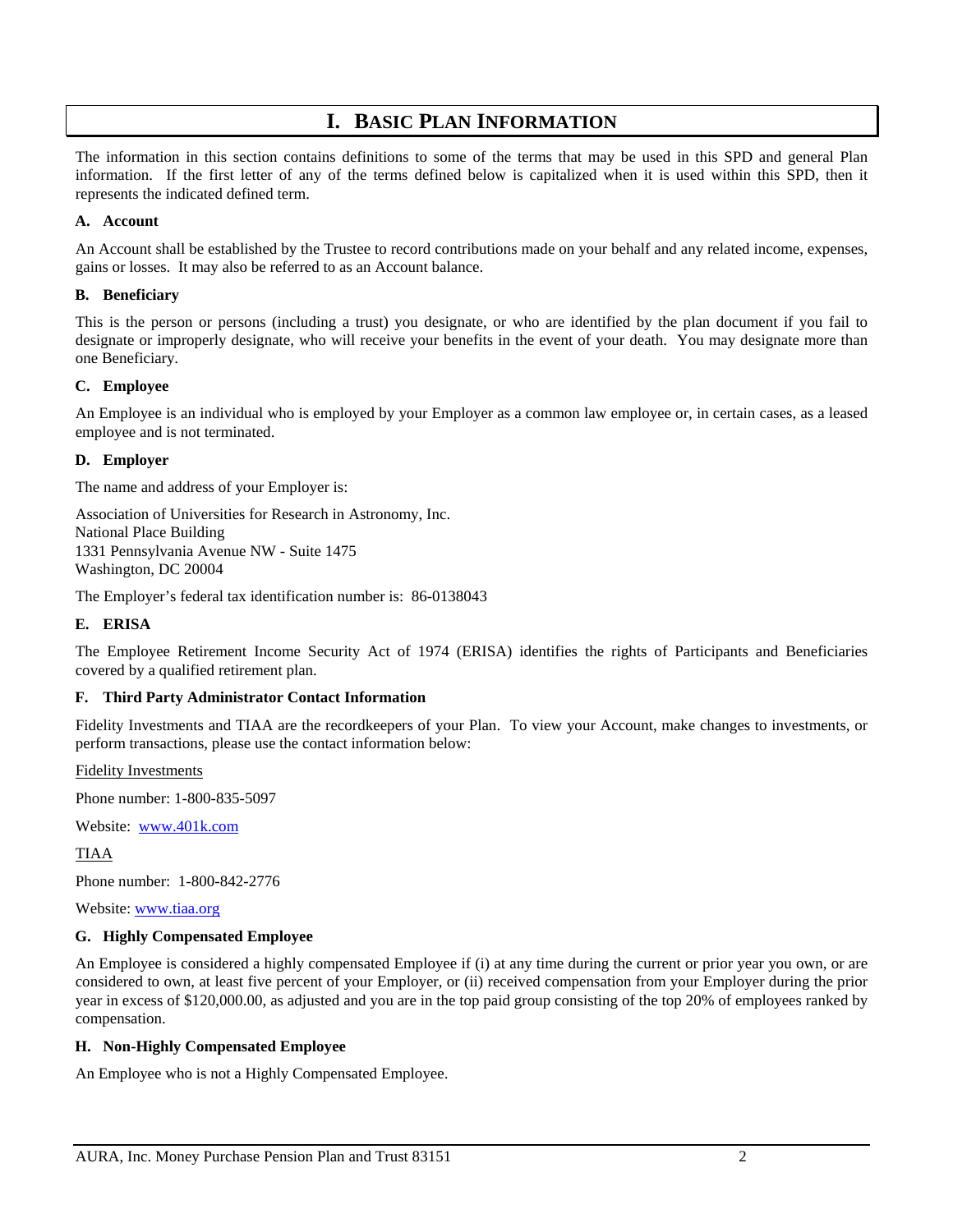## **I. Participant**

A participant is an eligible Employee who has satisfied the eligibility and entry date requirements and is eligible to participate in the Plan or a formerly eligible Employee who has an Account balance remaining in the Plan.

### **J. Plan Type**

The AURA, Inc. Money Purchase Pension Plan and Trust is a defined contribution plan. These types of plans are commonly described by the method by which contributions for participants are made to the plan. More information about the contributions made to the plan can be found in Section III, Contributions.

### **K. Plan Administrator**

The Plan Administrator is responsible for the administration of the Plan and its duties are identified in the plan document. In general, the Plan Administrator is responsible for providing you and your Beneficiaries with information about your rights and benefits under the Plan. The name and address of the Plan Administrator is:

Association of Universities for Research in Astronomy, Inc. National Place Building 1331 Pennsylvania Avenue NW - Suite 1475 Washington, DC 20004

#### **L. Plan Number**

The three digit IRS number for the Plan is 004.

#### **M. Plan Sponsor**

The Plan's Sponsor is the first Employer listed under the definition of Employer above.

#### **N. Plan Year**

The Plan Year is the twelve-month period ending on the last day of December. The Plan Sponsor may only change or have changed the Plan Year by amending and restating to a new Plan Document.

## **O. Qualified Military Service**

Qualified Military Service is service in the uniformed services of the United States for a period of greater than 30 days that results in the Participant having a right of reemployment with the Employer under federal law.

#### **P. Service of Process**

The plan's agent for service of legal process is the Plan Administrator.

#### **Q. Trustee**

The trustee is responsible for trusteeing the Plan's assets. The trustee's duties are identified in the trust agreement and relate only to the assets in its possession. The name and address of the Plan's Trustee are:

Fidelity Management Trust Company 245 Summer Street Boston, MA 02210

TIAA 211 North Broadway Suite 1000 St Louis MO 63102-2733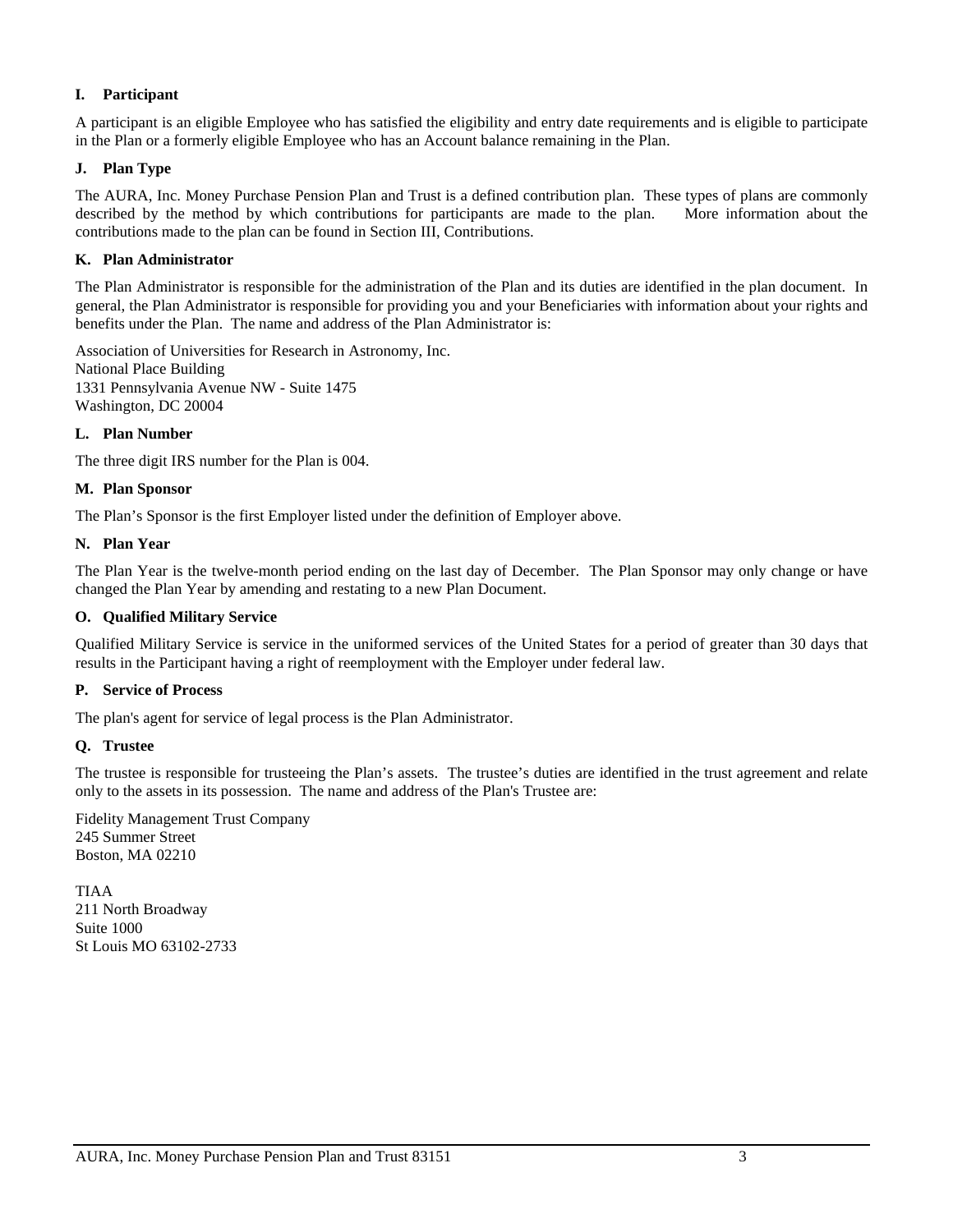# **II. PARTICIPATION**

## <span id="page-5-0"></span>**A. Eligibility Requirements**

You are eligible to participate in the Plan if you are an Employee.

However, you are not eligible to participate if you are:

- a resident of Puerto Rico
- covered by a collective bargaining agreement, unless the agreement requires the employees to be included under the Plan.
- a leased Employee
- Employees who normally work less than 20 hours per week; Employees who are locally hired in Chile that do not receive any earned income from the Employer which constitutes United States source income; persons who at the date of hire are not expected to complete 12 months of employment with the Employer. However, if you are in the group(s) listed below, you shall become eligible to participate in the plan on the first entry date after you have completed at least 1,000 Hours of Service during an Eligibility Computation Period:

Employees who normally work less than 20 hours per week; persons who at the date of hire are not expected to complete 12 months of employment with the Employer.

You are also not eligible to participate if you are an individual who is a signatory to a contract, letter of agreement, or other document that acknowledges your status as an independent contractor not entitled to benefits under the Plan and you are not otherwise classified by the Employer as a common law employee or the Employer does not withhold income taxes, file Form W-2 (or any replacement form), or remit Social Security payments to the Federal government for you, even if you are later adjudicated to be a common law employee.

You will become eligible to participate in the Plan according to the table below:

| <b>Contribution type</b> | <b>Age Requirement</b> | <b>Service Requirement</b> | <b>Entry Date</b> |
|--------------------------|------------------------|----------------------------|-------------------|
| All Sources              | None                   | None                       | Immediate         |

Once you become a Participant you are eligible to participate in the Plan until you terminate your employment with your Employer or become a member of a class of Employees excluded from the Plan. If you terminate your employment after you have met the eligibility requirements, and are later re-employed by your Employer, you will again be eligible to participate in the Plan when you complete one hour of service.

## **III. CONTRIBUTIONS**

<span id="page-5-1"></span>After you satisfy the participation requirements in Section II of this Summary Plan Description, you may be eligible to receive Employer contributions as described in this section.

### **A. Compensation**

Compensation must be defined to compute contributions under the Plan. For purposes of determining contributions, only Compensation paid to you for services you performed while employed as an Eligible Employee shall be considered. Eligible compensation for computing contributions under the Plan exclude reimbursements or other expense allowances, fringe benefits, moving expenses, deferred compensation, any payments made to an Employee performing Qualified Military Service in lieu of wages the individual would have received from the Employer if the individual were performing service for the Employer, unused leave, and welfare benefits and including salary reduction contributions you made to an Employer sponsored cafeteria, qualified transportation fringe, simplified employee pension, 401(k), 457(b) or 403(b) plan.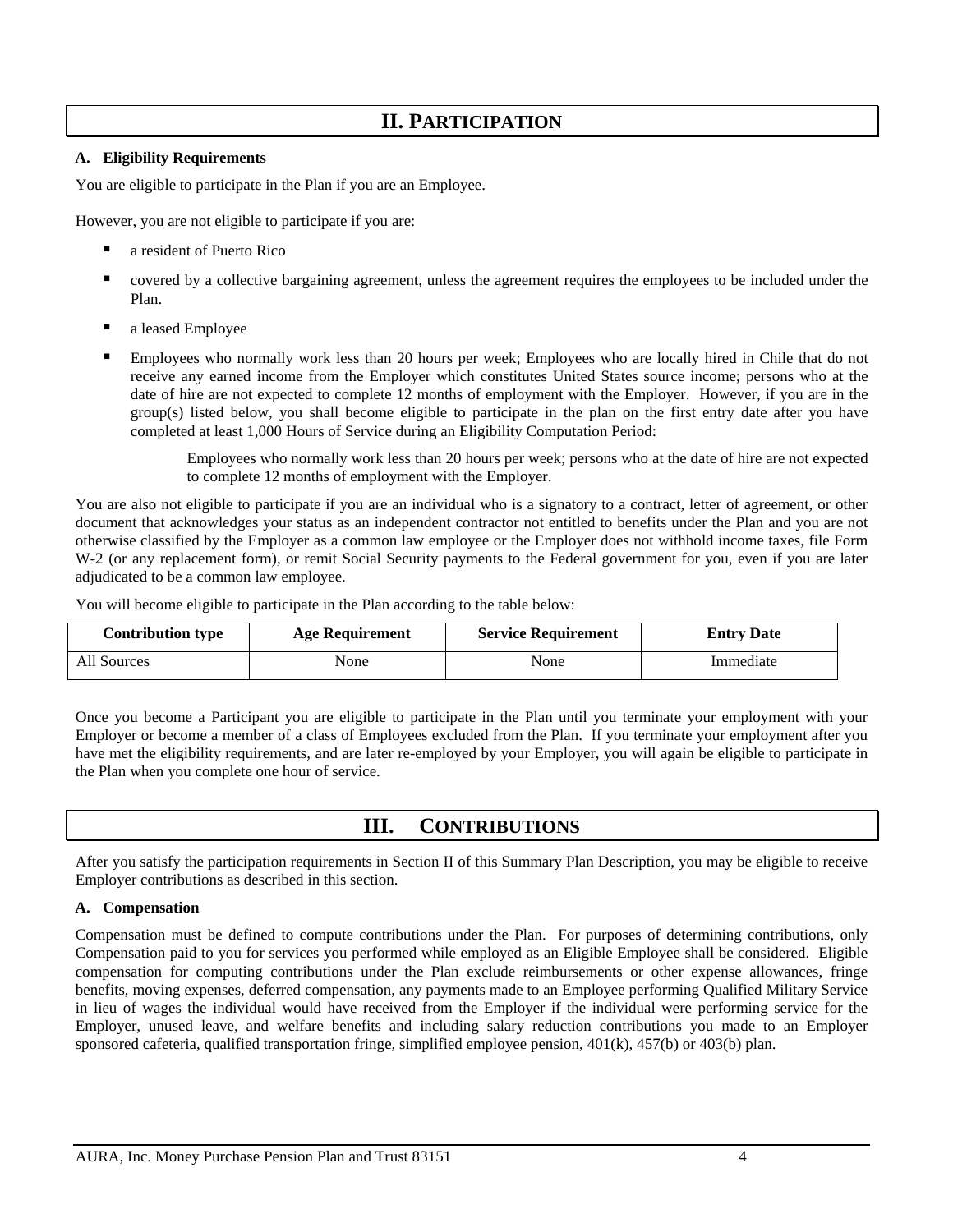The definition of compensation for your plan for purposes of computing contributions also excludes certain amounts as indicated in the table below.

| <b>Source</b>                              | <b>Exclusion</b> (s)                                                                                                                                                                                                                                                                                                                                                                                                                                                                                                                                                                                                                                                                                                |
|--------------------------------------------|---------------------------------------------------------------------------------------------------------------------------------------------------------------------------------------------------------------------------------------------------------------------------------------------------------------------------------------------------------------------------------------------------------------------------------------------------------------------------------------------------------------------------------------------------------------------------------------------------------------------------------------------------------------------------------------------------------------------|
| <b>Employer Non-elective Contributions</b> | Overtime Pay, Bonuses, Commissions, Severance pay received prior to<br>termination, Differential Wages, Director's fees; imputed income;<br>taxable life; allowances (e.g. including but not limited to annual travel<br>benefit, cell phone, COLA/site allowance, education / tuition allowance,<br>home internet / internet service provider, moving / relocation, housing<br>allowance); reimbursements (e.g. including but not limited to cell<br>phone, travel, FSA, miscellaneous reimbursements, dependent care,<br>education / tuition reimbursements, moving / relocation); stipends; shift<br>differentials; lump sum payments of accrued and unused vacation leave<br>paid at termination of employment. |

Compensation for your first year of eligible Plan participation will be measured only for that portion of your initial Plan Year that you are eligible. Tax laws limit the amount of compensation that may be taken into account each Plan Year; the maximum amount for the 2018 Plan Year is \$275,000.

#### **B. Contributions**

### **1. Fixed Non-Elective Contributions**

#### **a. Fixed Percentage Contribution**

Your Employer will make a contribution on your behalf in an amount equal to 10.00% of your eligible compensation for the Plan Year.

## **2. Other Contributions and Limitations**

#### **a. Limit on Contributions**

Federal law requires that amounts contributed on your behalf by your Employer for a given limitation year generally may not exceed the lesser of:

\$55,000 (or such amount as may be prescribed by the Secretary of the Treasury); or

100.00% of your annual compensation.

The limitation year for purposes of applying the above limits is the twelve month period ending 12/31. Contributions under this Plan, along with Employer contributions under any other Employer-sponsored defined contribution plans, may not exceed the above limits. If this does occur, then excess contributions in your Account may be forfeited or refunded to you based on the provisions of the Plan document. You will be notified by the Plan Administrator if you have any excess contributions. Income tax consequences may apply on the amount of any refund you receive.

#### **3. Rollover Contributions**

The Plan does not accept Rollover Contributions of any type.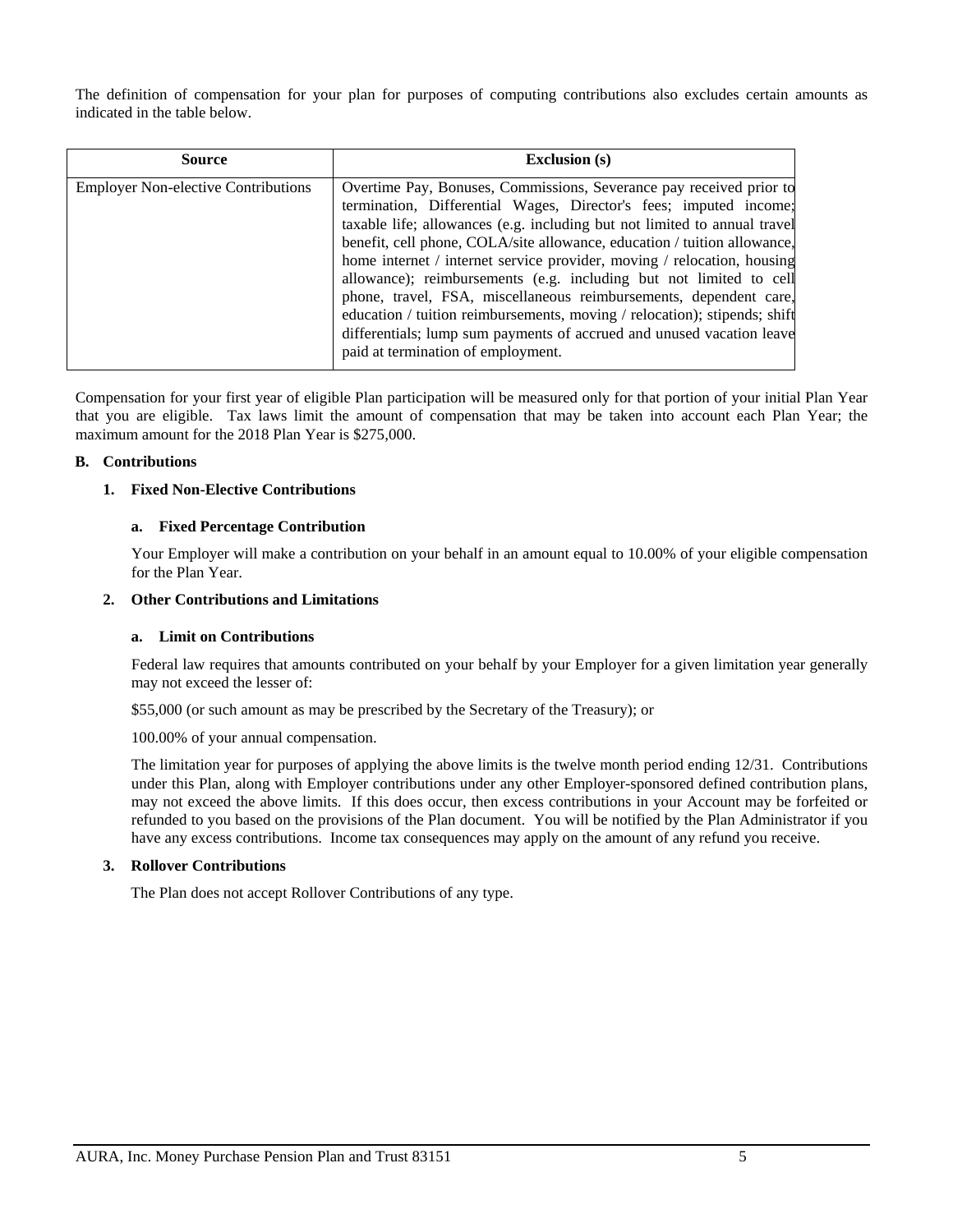# **IV. INVESTMENTS**

### <span id="page-7-0"></span>**A. Investments**

The Employee Retirement Income Security Act of 1974 (ERISA) imposes certain duties on the parties who are responsible for the operation of the Plan. These parties, called fiduciaries, have a duty to invest Plan assets in a prudent manner. However, an exception exists for plans that comply with ERISA Section 404(c) and permit a Participant to exercise control over the assets in his/her Account and choose from a broad range of investment alternatives. This Plan is intended to be a Section 404(c) plan. To the extent that you have directed the investment of assets in your Account under the Plan, you are responsible for the investment decisions you made relating to those assets and the Plan fiduciaries are not responsible for any losses resulting from your investment instructions. To assist you in making informed investment decisions, your Plan Administrator is required to provide you with certain disclosures required under the Department of Labor's participant disclosure regulation (See DOL Regulation §2550.404a-5) initially and on an annual basis. You should contact your Plan Administrator with any questions regarding these disclosures.

### **B. Statement of Account**

The assets in the Plan are invested in available investment options and a separate Account is established for each Participant who receives and/or makes a contribution. The value of your Account is updated each business day to reflect any contributions, exchanges between investment options, investment earnings or losses for each investment option and withdrawals. Your account statement is available online through Fidelity or TIAA , you can view and print a statement for a certain time period depending on the Third Party Administrator selected. A statement is also available to be automatically mailed to you. You can initiate these mailings by contacting your Third Party Administrator

# **V. VESTING**

<span id="page-7-2"></span><span id="page-7-1"></span>The term "vesting" refers to your non-forfeitable right to the money in your Account. You are immediately 100% vested in your Employer Non-Elective Contributions and any earnings thereon.

# **VI. IN-SERVICE WITHDRAWALS**

You may contact Fidelity to take a withdrawal from the Plan. The amount of any taxable withdrawal that is not rolled over into an Individual Retirement Account or another qualified employer retirement plan will be subject to Federal and state, if applicable, income taxes. In general, the amount of any taxable withdrawal that is not rolled over into an Individual Retirement Account or another qualified employer retirement plan will be subject to 20% Federal Income Tax and any applicable State Income Tax. A 10% Internal Revenue Code early withdrawal penalty tax may apply to the amount of your withdrawal if you are under the age of 59½ and do not meet one of the Internal Revenue Code exceptions.

The following types of withdrawals are available under the Plan:

### **A. Withdrawals After Age 70½**

Starting in the calendar year in which you reach age 70½, you may elect to receive distributions calculated in the same manner as Minimum Required Distributions. For more information, please refer to the paragraph so entitled under the Distributable Events subsection of this SPD's section on Distribution of Benefits below.

### **B. Other Withdrawals**

In-Service withdrawals from these specified Accounts shall be available to you if you satisfy the applicable requirements: Participants hired before January 1, 2018, who have attained age sixty-two (62), who are characterized as other than as a regular full-time employee, and who have not separated from employment, may elect to begin receiving distributions of their vested Account balance in accordance with the provisions of the Basic Plan Document Article 10, In-Service Withdrawals. Participants hired on or after January 1, 2018 are not eligible for In-Service withdrawals.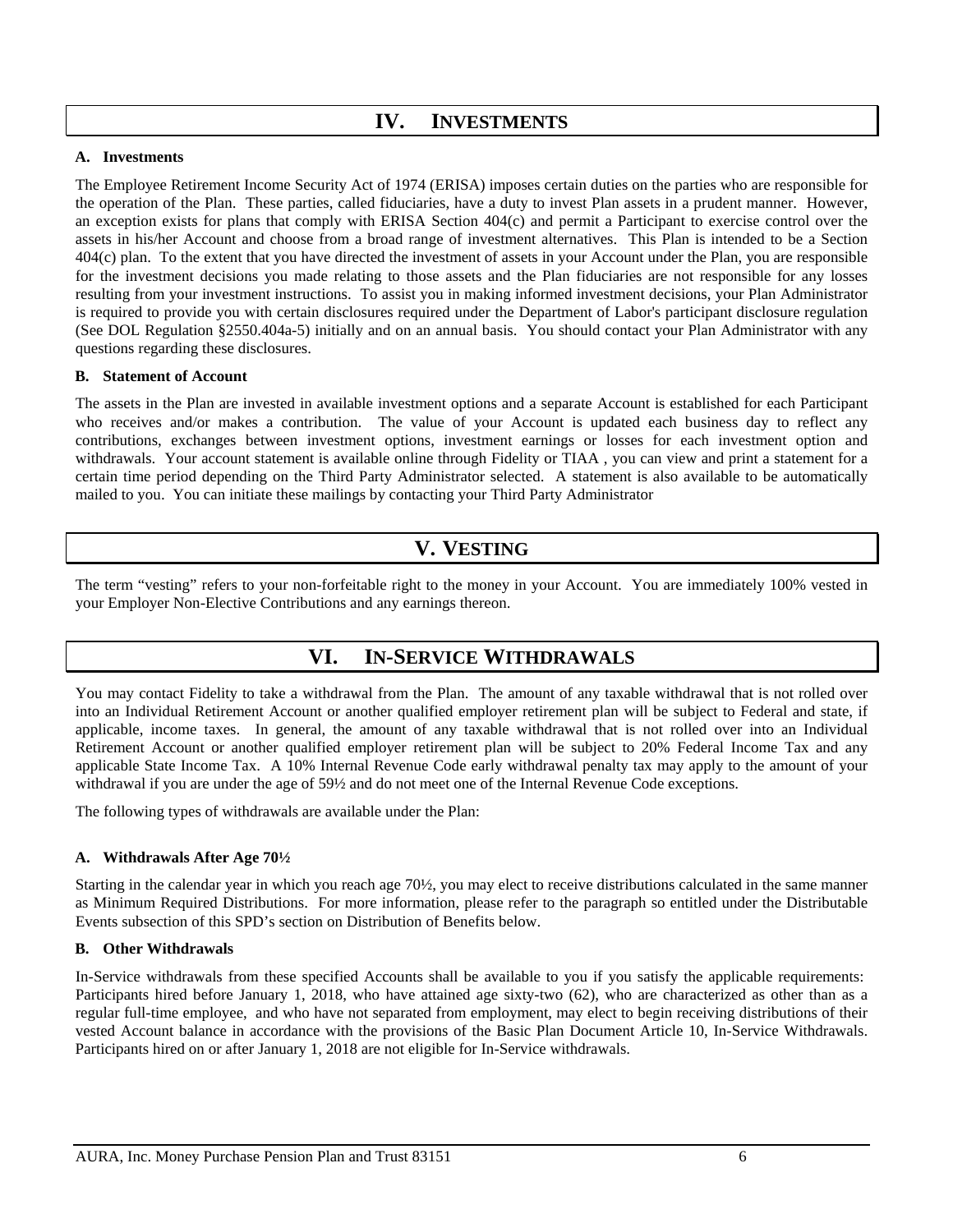# **VII. DISTRIBUTION OF BENEFITS**

## <span id="page-8-0"></span>**A. Eligibility for Benefits**

A distribution can be made to you if you request one due to your disability, retirement or termination of employment from your Employer. Your Beneficiary or Beneficiaries may request a distribution of your vested Account balance in the event of your death. The value of your Account balance will continue to increase or decrease, as appropriate, based on the investment returns until it is distributed.

You may defer receipt of your distribution until a later date. However, you cannot postpone it if your vested Account balance is \$1,000 or less with Fidelity in which case the Plan Administrator will direct the Trustee to distribute it to you as a lump sum distribution without your consent. If your vested Account balance exceeds \$1,000, you may delay your distribution until you are required by law to receive minimum required distributions. You will have a continuing election to request a distribution if you elect to postpone your distribution unless you are re-employed by your Employer. Your consent will be required for any distribution if your vested Account balance is greater than \$1,000.

Prior to such distribution you still have the right to request that the amount be distributed directly to you in the form of a lump sum payment or to request that it be rolled-over to a different IRA provider or another retirement plan eligible to receive rollover contributions.

You should consult with your tax advisor to determine the financial impact of your situation before you request a distribution. You may apply for a distribution by calling the Fidelity Retirement Benefits Line at 1-800-835-5097 or TIAA at 1-800-842- 2776 . All telephone calls will be recorded.

## **B. Distributable Events**

You are eligible to request a distribution of your vested Account balance based on any of the following events:

### **1. Death**

If you are a Participant in the Plan and die, your vested Account balance, if any, will be paid to your designated Beneficiary or Beneficiaries. You may designate a Beneficiary or Beneficiaries on a designation form that must be properly signed and filed with the Third Party Administrator.

### **2. Disability**

Under your Plan, you are disabled if you meet the following criteria: you are eligible for disability benefits under your Employer's Long-Term Disability Plan, or you are eligible for Social Security disability benefits, or you are determined disabled by a physician selected by the Plan Administrator.

You may request a distribution of your Account balance only if you terminate your employment with your Employer.

### **3. Retirement**

You do not have to terminate your employment with your Employer just because you attain your normal retirement age of 65.

### **4. Minimum Required Distributions**

You are required by law to receive a minimum required distribution from the Employer's Plan, unless you are a five percent owner of the Employer, no later than April 1 of the calendar year following the calendar year you turn 70½ or terminate your employment, whichever is later. If you are a five percent owner of the Employer, you must start receiving your distribution no later than April 1 of the calendar year following the calendar year you turn 70½. Once you start receiving your minimum required distribution, you should receive it at least annually until all assets in your Account are distributed.

### **5. Termination of Employment**

Generally, if you terminate your employment with your Employer, you may elect to receive a distribution of your vested Account balance from the Plan.

### **C. Form of Payments**

The normal form of payment under the Plan is a qualified joint and survivor annuity. The forms of payments that you may elect, after satisfying any waiver requirement, under the Plan are listed in this section below.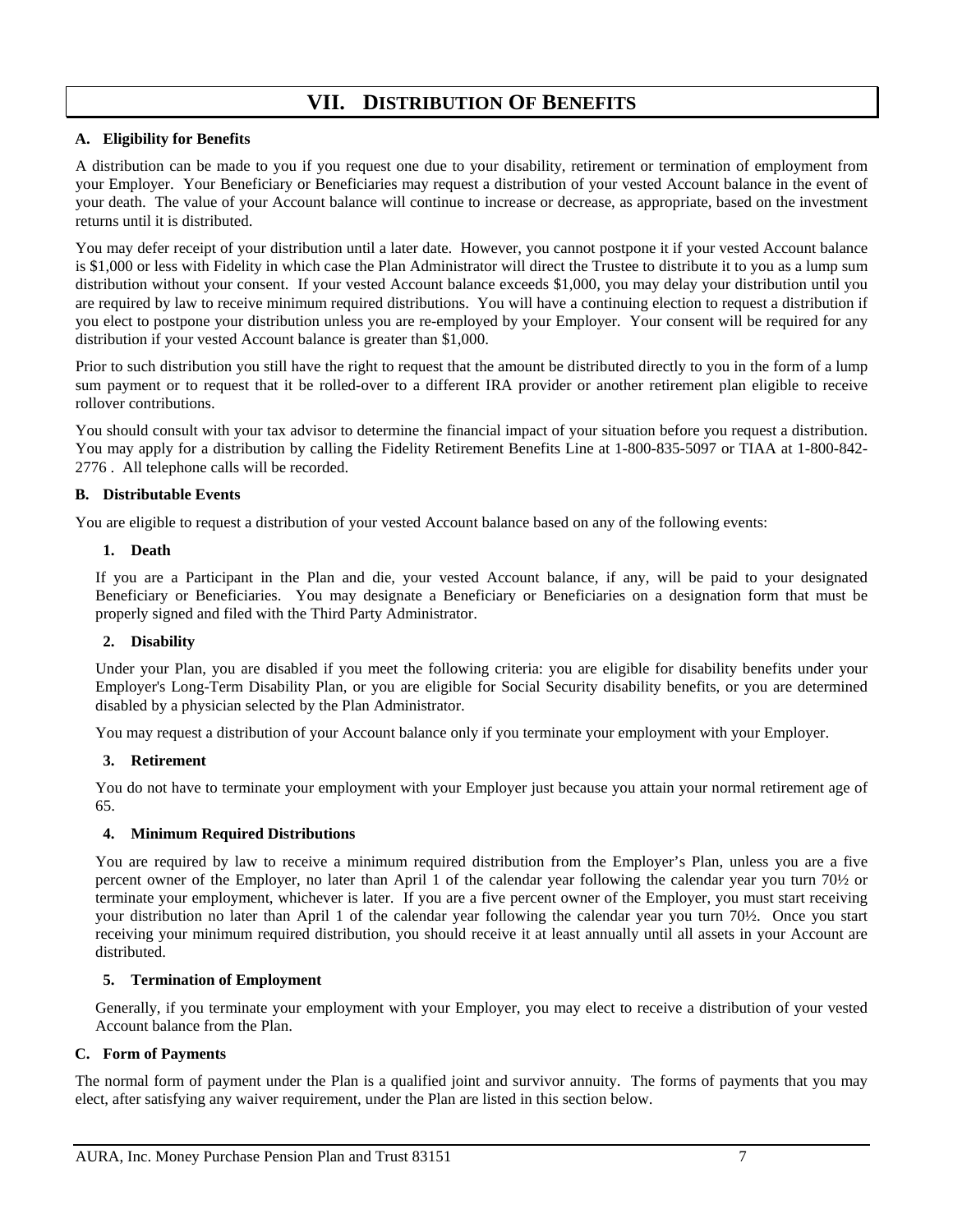### **1. Lump Sum Distributions**

Your entire vested Account balance will be paid to you in a single distribution or other distribution that you elect.

### **2. Non-Rollover Distribution**

Any distribution paid directly to you will generally be subject to mandatory Federal income tax withholding of 20% of the taxable distribution and the remaining amount will be paid to you. You cannot elect out of this tax withholding but you can avoid it by electing a direct rollover distribution as described below. This withholding is not a penalty but a prepayment of your Federal income taxes.

You may rollover the taxable distribution you receive to an Individual Retirement Account (IRA) or your new employer's qualified plan, if it accepts rollover contributions and you roll over this distribution within 60 days after receipt. You will not be taxed on any amounts timely rolled over into the IRA or your new employer's qualified Plan until those amounts are later distributed to you. Any amounts not rolled over may also be subject to certain early withdrawal penalties prescribed under the Internal Revenue Code.

#### **3. Direct Rollover Distribution**

As an alternative to a non-rollover distribution, you may request that your entire distribution be rolled directly into an IRA or to your new employer's qualified plan if it accepts rollover contributions. Direct rollovers for those invested with TIAA are subject to contract restrictions. Federal income taxes will not be withheld on any direct rollover distribution.

When you call the Third Party Administrator to take a withdrawal, you will be asked whether you will be rolling over any part of your distribution. If you wish to have any part of your distribution rolled over to an IRA or another qualified plan, you will need to speak to a representative.

- **a. Rollover to Third Party Administrator IRA** You will request a Rollover IRA Kit. Your rollover request will be entered on the system and will pend until the Rollover IRA Account is set up. You must return the signed Rollover IRA application to the Third Party Administrator in order to set up the Rollover IRA Account. Once the Rollover IRA account has been set up, your vested Account balance will be transferred to the Third Party Administrator Rollover IRA.
- **b. Rollover to Non-Third Party Administrator IRA** A check will be issued by the Trustee payable to the IRA custodian or trustee for your benefit. The check will contain the notation 'Direct Rollover' and it will be mailed directly to you. **You will be responsible for forwarding it on to the custodian or trustee.** You must provide the Plan Administrator with complete information to facilitate your direct rollover distribution.
- **c. Rollover to your New Employer's Qualified Plan** You should check with your new employer to determine if its plan will accept rollover contributions. If allowed, then a check will be issued by the Trustee payable to the trustee of your new employer's qualified plan. The check will contain the notation 'Direct Rollover' and it will be mailed directly to you. **You will be responsible for forwarding it on to the new trustee.** You must provide the plan Administrator with complete information to facilitate your direct rollover distribution.

### **4. Combination Non-Rollover Distribution and Direct Rollover Distribution**

You may request that part of your distribution be paid directly to you and the balance rolled into an IRA, your new employer's retirement plan, or a 403(a) annuity. Any part of the distribution paid directly to you will generally be subject to the Federal income tax withholding rules referred to in subsection a) above and any direct rollover distribution will be made in accordance with section b) above. Your direct rollover distribution must be at least \$500.

You will pay income tax on the amount of any taxable distribution you receive from the Plan unless it is rolled into an IRA or your new employer's qualified Plan. A 10% IRS premature distribution penalty tax may also apply to your taxable distribution unless it is rolled into an IRA or another qualified plan. The 20% Federal income tax withheld under this section may not cover your entire income tax liability. In the case of a combination distribution, if any portion of the eligible rollover distribution consists of after-tax contributions, the amount paid directly to you will be considered to consist completely of after-tax contributions before any after-tax contributions are attributed to the portion paid as a direct rollover. Consult with your tax advisor for further details.

#### **5. Installment Distributions**

Your vested Account balance will be paid to you in substantially equal amounts over a period of time. You may elect annual or more frequent installments. You may elect to receive a lump sum distribution after you start to receive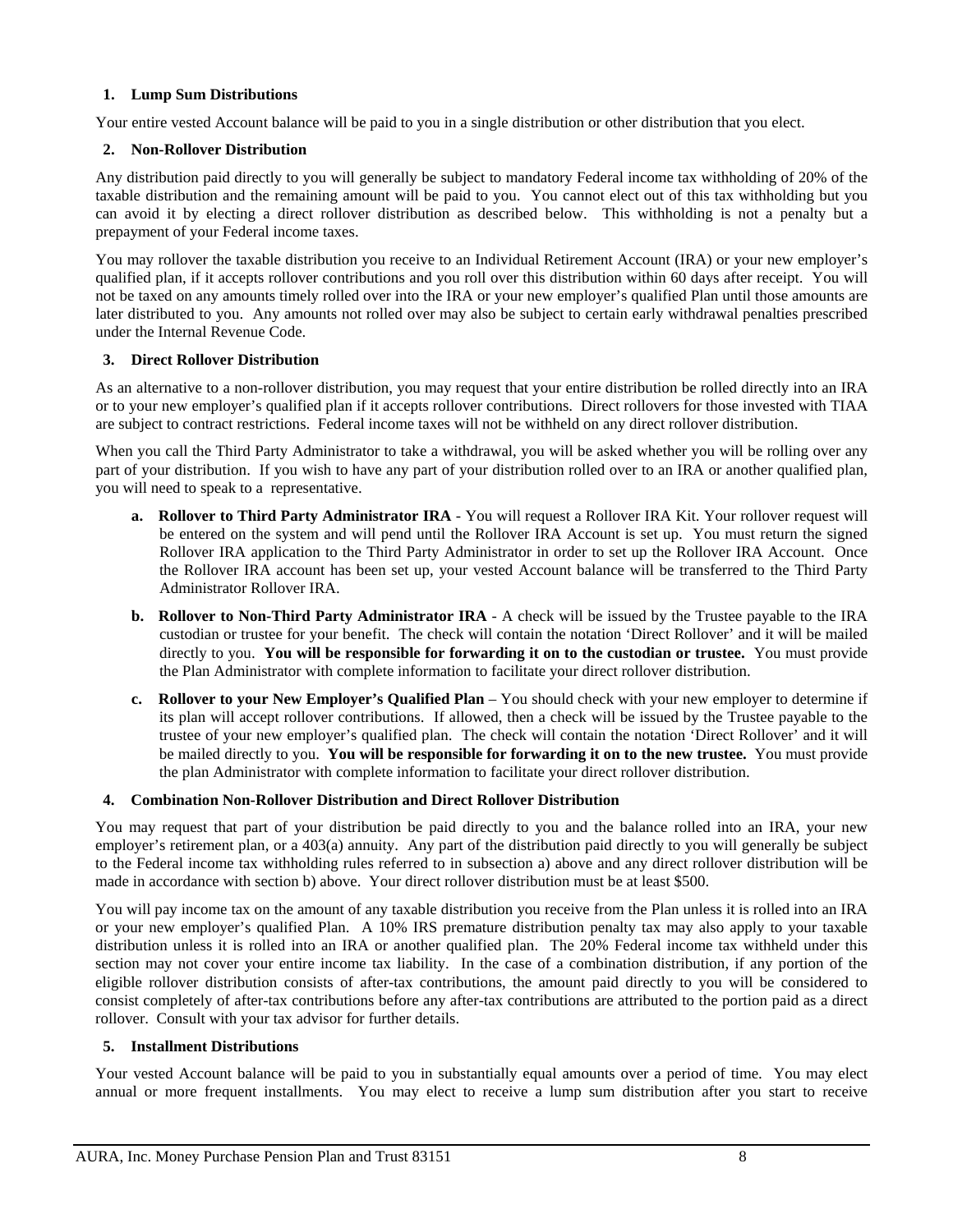installment distributions, by completing the appropriate documentation. The direct rollover distribution rules referred to in the lump sum distribution section also apply to installment distributions.

## **6. Purchase of an Annuity**

If you are single, your vested Account balance will be paid to you in the form of a single life annuity unless you elect a different form of payment. If you are married, your vested Account balance will be paid to you in the form of a joint and survivor annuity (called the qualified joint and survivor annuity) unless you and your spouse elect a different form of payment.

Your vested Account balance, as of your annuity starting date, will be used by the Trustee to purchase a life annuity contract from an insurance company if you are single, or a joint and survivor annuity if you are married. (The annuity starting date is the first day of the first period for which an amount is payable as an annuity.) The insurance company will make monthly payments to you for your life based upon the type of annuity purchased. If you are single, you will receive a lifetime income under a single life annuity. The payments will cease upon your death and will not pay any death benefits to any Beneficiary. If you are married as of the annuity starting date, the joint and survivor annuity will pay you a level monthly payment for your life and, if your spouse survives you, he/she will receive for his/her life at least 50% of the level monthly payment payable to you during your life. The joint and survivor annuity will not pay any death benefits to other Beneficiaries.

If you die before attaining the Plan's retirement age, then 50% of your Account balance will be distributed through a qualified preretirement survivor annuity to your surviving spouse, unless that qualified annuity has been waived by you with the consent of your spouse.

In the case of the joint and survivor annuity, the Plan Administrator shall not less than 30 days and not more than 180 days prior to the annuity starting date provide you with a written explanation of: (i) the terms and conditions of a qualified joint and survivor annuity; (ii) your right to make and the effect of an election to waive the joint and survivor annuity form of benefit; (iii) the rights of your spouse; and (iv) the right to make, and the effect of, a revocation of a previous election to waive the qualified joint and survivor annuity.

The annuity starting date for a distribution in a form other than a joint and survivor annuity may be less than 30 days after receipt of the written explanation described in the preceding paragraph provided: (a) you have been provided with information that clearly indicates that you have at least 30 days to consider whether to waive the qualified joint and survivor annuity and elect (with spousal consent which must be in writing and witnessed by a notary public or a Plan representative) a form of distribution other than a qualified joint and survivor annuity; (b) you are permitted to revoke any affirmative distribution election at least until the annuity starting date or, if later, at any time prior to the expiration of the 7-day period that begins the day after the explanation of the joint and survivor annuity is provided to you; and (c) the annuity starting date is a date after the date that the written explanation was provided to you.

## **7. Other Annuity**

You may also elect to receive your distribution in the form of Fixed-Period Annuities as described in TIAA contracts; Lifetime Annuities as described in TIAA contracts.

### **8. Other Non-Annuity**

You may also elect to receive your distribution in the form of Systematic Partial Withdrawals; Interest Payment Retirement Option (IPRO) as described in TIAA contracts.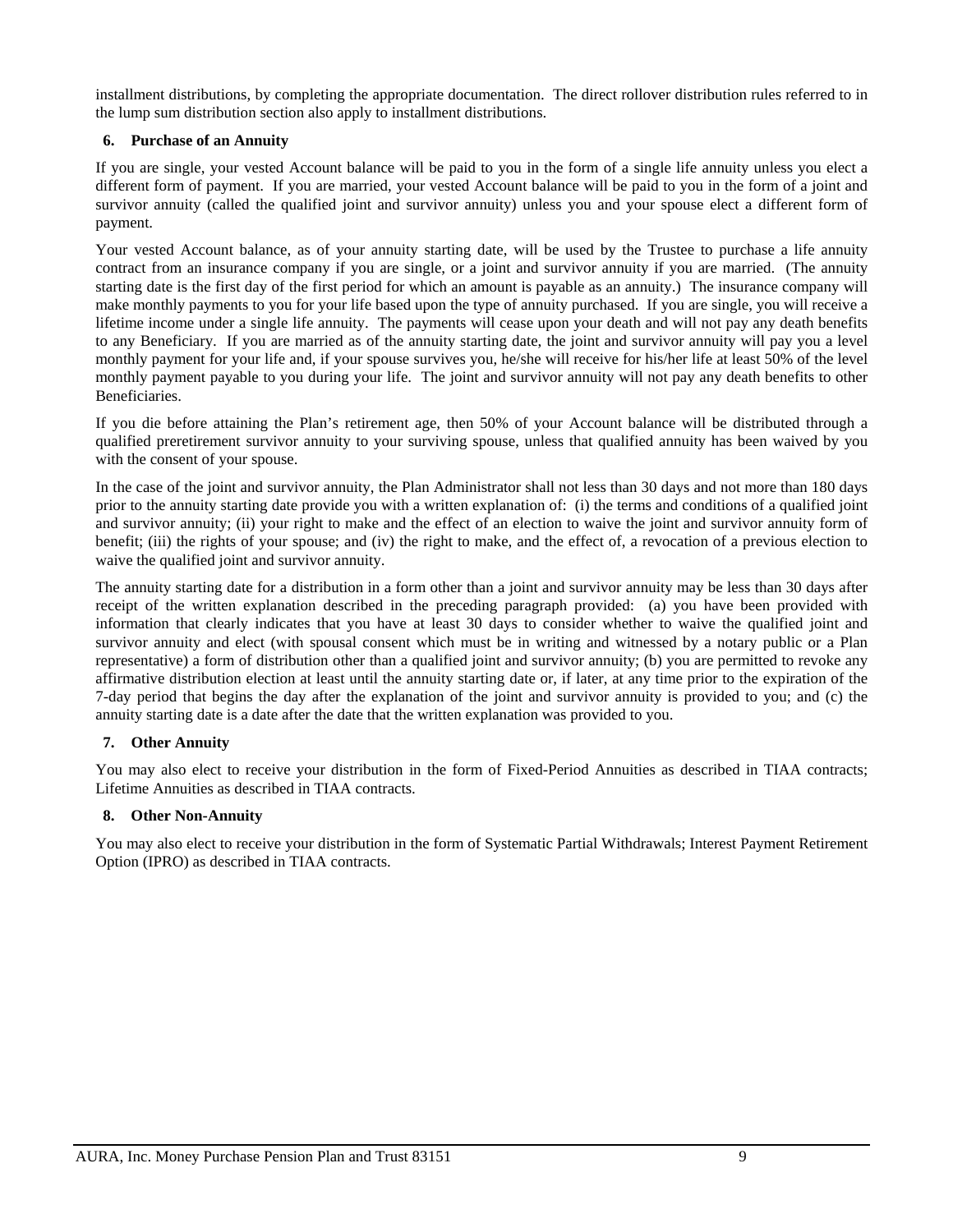# **VIII. MISCELLANEOUS INFORMATION**

## <span id="page-11-0"></span>**A. Benefits Not Insured**

Benefits provided by the Plan are not insured or guaranteed by the Pension Benefit Guaranty Corporation under Title IV of the Employee Retirement Income Security Act of 1974 because the insurance provisions under ERISA are not applicable to this particular Plan. You will only be entitled to the vested benefits in your Account based upon the provisions of the Plan and the value of your Account will be subject to investment gains and losses.

## **B. Attachment of Your Account**

Your Account may not be attached, garnished, assigned or used as collateral for a loan except to the extent required by law. Your creditors may not attach, garnish or otherwise interfere with your Account balance except in the case of a proper Internal Revenue Service tax levy or a Qualified Domestic Relations Order (QDRO). A QDRO is a special order issued by the court in a divorce, child support or similar proceeding. In this situation, your spouse, or former spouse, or someone other than you or your Beneficiary, may be entitled to a portion or all of your Account balance based on the court order. Participants and Beneficiaries can obtain, without a charge, a copy of QDRO procedures from the Plan Administrator.

## **C. Plan-to-Plan Transfer of Assets**

The Plan Sponsor may direct the Trustee to transfer all or a portion of the assets in the Account of designated Participants to another plan or plans maintained by your Employer or other employers subject to certain restrictions. The plan receiving the Trust Funds must contain a provision allowing the transfer and preserve any benefits required to be protected under existing laws and regulations. In addition, a Participant's vested Account balance may not be decreased as a result of the transfer to another plan.

### **D. Plan Amendment**

The Plan Sponsor reserves the authority to amend certain provisions of the Plan by taking the appropriate action. However, any amendment may not eliminate certain forms of benefits under the Plan or reduce the existing vested percentage of your Account balance derived from Employer contributions.

### **E. Plan Termination**

The Plan Sponsor reserves the right to terminate the Plan at any time by taking appropriate action as circumstances may dictate, including notice of benefit reduction, with the approval of the Board of Directors. The Plan Administrator will facilitate the distribution of Account balances in single lump sum payments to each Participant in accordance with Plan provisions until all assets have been distributed by the Trustee.

### **F. Interpretation of Plan**

The Plan Administrator has the power and discretionary authority to construe the terms of the Plan based on the Plan document, existing laws and regulations and to determine all questions that arise under it. Such power and authority include, for example, the administrative discretion necessary to resolve issues with respect to an Employee's eligibility for benefits, credited services, disability, and retirement, or to interpret any other term contained in Plan documents. The Plan Administrator's interpretations and determinations are binding on all Participants, Employees, former Employees, and their Beneficiaries.

### **G. Electronic Delivery**

This Summary Plan Description and other important Plan information may be delivered to you through electronic means. This Summary Plan Description contains important information concerning the rights and benefits of your Plan. If you receive this Summary Plan Description (or any other Plan information) through electronic means you are entitled to request a paper copy of this document, free of charge, from the Plan Administrator. The electronic version of this document contains substantially the same style, format and content as the paper version.

# **IX. INTERNAL REVENUE CODE TESTS**

## <span id="page-11-1"></span>**A. Non-Discrimination Tests**

The Plan may be subject to Internal Revenue Code non-discrimination tests as of the last day of each Plan Year to maintain a qualified Plan. These tests are intended to ensure that the amount of contributions under the Plan do not discriminate in favor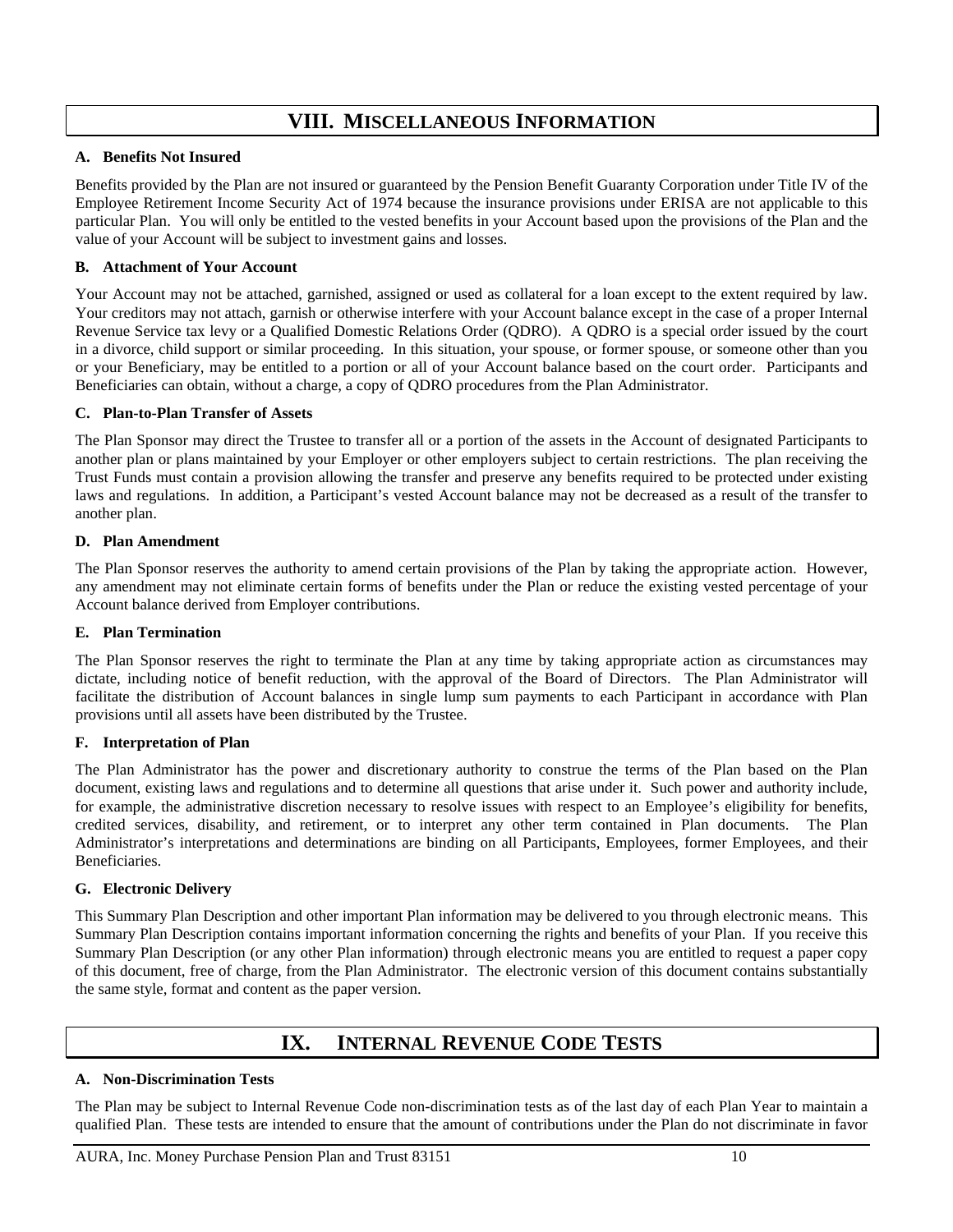of Highly Compensated Employees. The Plan may be subject to additional types of non-discrimination testing depending upon the benefits available under the Plan.

## **B. Top Heavy Test**

The Plan may be subject to the Internal Revenue Code "top-heavy" test. In that circumstance, the Plan Administrator tests this Plan, together with any other Employer-sponsored qualified plans that cover one or more key employees, to ensure that no more than 60% of the benefits are for key employees. If this Plan is top-heavy, then your Employer may be required to make a minimum annual contribution on your behalf to this, or another Employer sponsored plan, if you are employed as of Plan Year-end. You will be vested for these contributions in accordance with the vesting shown for non-elective contributions within the Vesting section of this SPD.

# **X. PARTICIPANT RIGHTS**

### <span id="page-12-0"></span>**A. Claims**

## **1. Claims Procedures**

A plan participant or beneficiary may make a claim for benefits under the Plan. Any such claim you file must be submitted to the Plan Administrator in a form and manner acceptable to the Plan Administrator. Contact your Plan Administrator for more information. Generally, the Plan Administrator will provide you with written notice of the disposition of your claim within 90 days after receipt of your claim by the Plan. If the Plan Administrator determines that special circumstances require an extension of time to process your claim, the Plan Administrator will furnish written notice of the extension to the claimant prior to the expiration of the initial 90-day period. In no event shall such extension exceed a period of 90 days from the end of the initial period the Plan Administrator had to dispose of your claim. The extension notice shall indicate the special circumstances requiring an extension of time and the date by which the Plan expects to render the benefit determination. (A different procedure applies for disability related claims – see the next paragraph). In the event the claim is denied, the Plan Administrator will disclose to you in writing the specific reasons for the denial, a reference to the specific provisions of the Plan on which the determination is based, a description of additional material or information necessary for the claimant to perfect the claim and an explanation of why it is required, and information about the steps that must be taken to submit a timely request for review, including a statement of your right to bring a civil action under Section 502(a) of ERISA following as adverse determination upon review.

If your claim concerns disability benefits under the Plan, the Plan Administrator must notify you in writing within 45 days after you have filed your claim in order to deny it. If special circumstances require an extension of time to process your claim, the Plan Administrator must notify you before the end of the 45-day period that your claim may take up to 30 days longer to process. If special circumstances still prevent the resolution of your claim, the Plan Administrator may then only take up to another 30 days after giving you notice before the end of the original 30-day extension. If the Plan Administrator gives you notice that you need to provide additional information regarding your claim, you must do so within 45 days of that notice.

### **2. Review Procedures (For Appeal of an Adverse Benefit Determination)**

You may appeal the denial of your claim made under the procedures described above within 60 days after the date following your receipt of notification of the denied claim (a different procedure applies for disability related claims – see the next paragraph) by filing a written request for review with the Plan Administrator. This written request may include comments, documents, records, and other information relating to your claim for benefits. You shall be provided, upon your request and free of charge, reasonable access to, and copies of, all documents, records, and other information relevant to your claim for benefits. The review will take into account all comments, documents, records, and other information submitted by you relating to the claim, without regard to whether such information was submitted or considered in the initial benefit determination. Generally, the Plan Administrator will provide you with written notice of the disposition of your claim on review within 60 days after receipt of your appeal by the Plan. If the Plan Administrator determines that special circumstances require an extension of time to process your claim, the Plan Administrator will furnish written notice of the extension to the claimant prior to the expiration of the initial 60-day period. In no event shall such extension exceed a period of 60 days from the end of the initial period the Plan Administrator had to dispose of your claim. The extension notice shall indicate the special circumstances requiring an extension of time and the date by which the Plan expects to render the benefit determination. (A different procedure applies for disability related claims – see the next paragraph). In the event the claim on review is denied, the Plan Administrator will disclose to you in writing the specific reasons for the denial, a reference to the specific provisions of the Plan on which the determination is based, a description of additional material or information necessary for the claimant to perfect the claim and an explanation of why it is required, and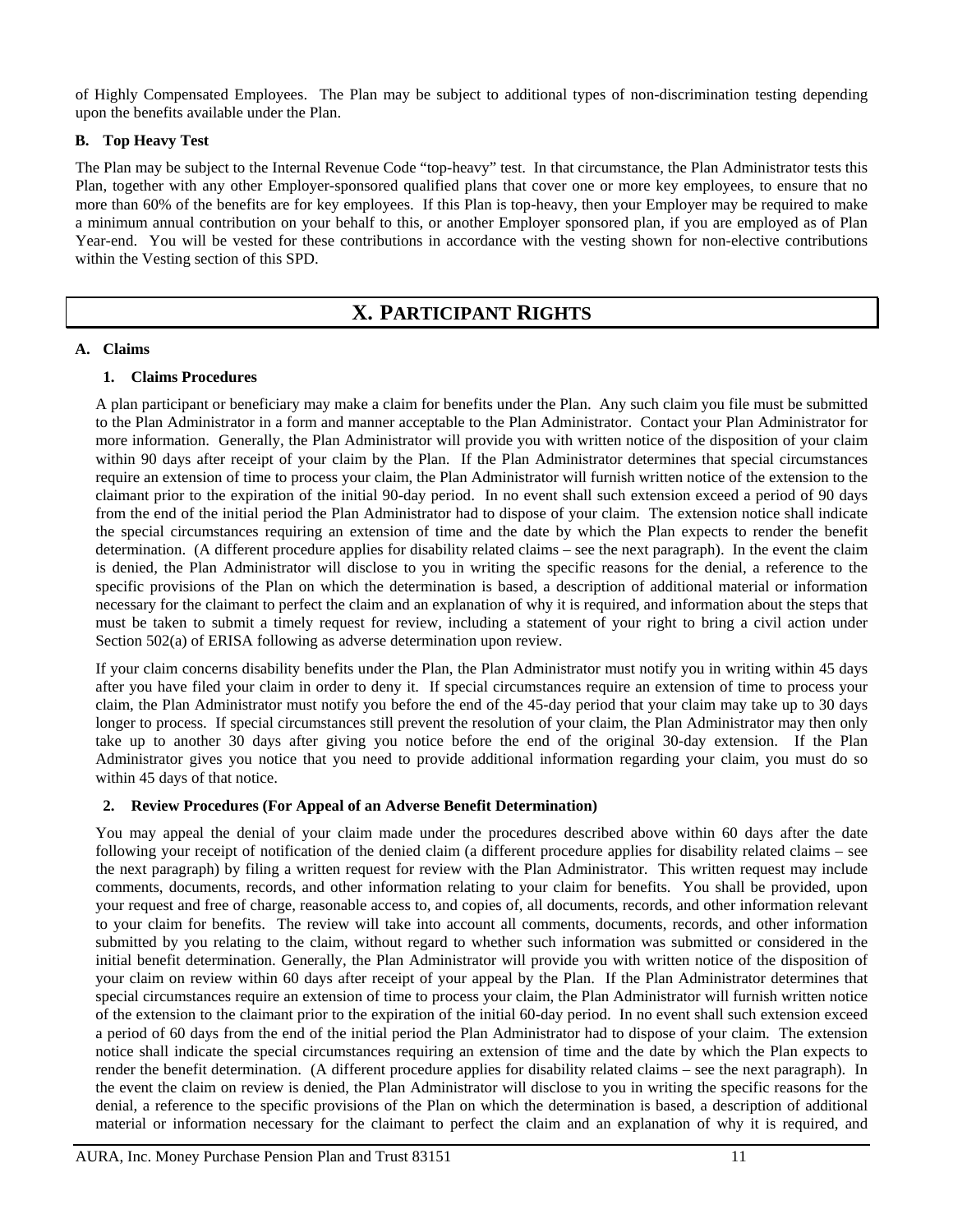information about the steps that must be taken to submit a timely request for review, including a statement of your right to bring a civil action under Section 502(a) of ERISA following as adverse determination upon review.

If your initial claim was for disability benefits under the Plan and has been denied by the Plan Administrator, you have 180 days from the date you receive notice of your denial in which to appeal that decision. Your review will be handled completely independently of the findings and decision made regarding your initial claim and will be processed by an individual who is not a subordinate of the individual who denied your initial claim. If your claim requires medical judgment, the individual handling your appeal will consult with a medical professional who was not consulted regarding your initial claim and who is not a subordinate of anyone consulted regarding your initial claim and identify that medical professional to you. The Plan Administrator must notify you in writing within 45 days after you have filed your claim in order to deny it. If the Plan Administrator determines that special circumstances require an extension of time to process your claim, the Plan Administrator will furnish written notice of the extension to the claimant prior to the expiration of the initial 45-day period. In no event shall such extension exceed a period of 45 days from the end of the initial period the Plan Administrator had to dispose of your claim. The extension notice shall indicate the special circumstances requiring an extension of time and the date by which the Plan expects to render the benefit determination.

The Plan Administrator shall notify you of the Plan's benefit determination on review within a reasonable period of time, but not later than 60 days after receipt of your request for review by the Plan, unless the Plan Administrator determines that special circumstances require an extension of time for processing the claim. If the Plan Administrator determines that an extension of time for processing is required, written notice of the extension shall be furnished to you prior to the termination of the initial 60-day period. In no event shall such extension exceed a period of 60 days from the end of the initial period. The extension notice shall indicate the special circumstances requiring an extension of time and the date by which the Plan expects to render the determination on review.

The Plan Administrator shall provide you with written notification of a plan's benefit determination on review. In the case of an adverse benefit determination, the notification shall set forth, in a manner calculated to be understood by you – the specific reason or reasons for the adverse determinations, reference to the specific plan provisions on which the benefit determination is based, a statement that you are entitled to receive, upon your request and free of charge, reasonable access to, and copies of, all documents, records, and other information relevant to your claim for benefits.

#### **B. Statement of ERISA Rights**

As a Participant in the Plan, you are entitled to certain rights and protections under ERISA. ERISA provides that all Plan Participants shall be entitled to:

#### **1. Receive Information About Your Plan and Benefits**

- Examine, without charge, at the Plan Administrator's office and at other specified locations, such as worksites and union halls, all documents governing the Plan, including insurance contracts and collective bargaining agreements, and a copy of the latest annual report (Form 5500 Series) filed by the Plan with the U.S. Department of Labor and available at the Public Disclosure Room of the Employee Benefits Security Administration.
- Obtain, upon written request to the Plan Administrator, copies of documents governing the operation of the plan, including insurance contracts and collective bargaining agreements, and copies of the latest annual report (Form 5500 Series) and updated Summary Plan Description. The Plan Administrator may make a reasonable charge for the copies.
- Receive a summary of the Plan's annual financial report. The Plan Administrator is required by law to furnish each Participant with a copy of this Summary Annual Report each year.
- Obtain a statement telling you the fair market value of your vested, accrued benefit, as of the date for which the benefits are reported, if you stop working under the Plan now. If you do not have a right to a benefit under the plan, the statement will tell you how many more years you have to work to get a right to a benefit. This statement must be requested in writing and is not required to be given more than once every twelve (12) months. The Plan must provide the statement free of charge.

### **2. Prudent Actions by Fiduciaries**

In addition to creating rights for Plan Participants, ERISA imposes duties upon the people who are responsible for the operation of the employee benefit plan. The people who operate your Plan, called "fiduciaries" of the Plan, have a duty to do so prudently and in the interest of you, other Plan Participants and Beneficiaries. No one, including your Employer,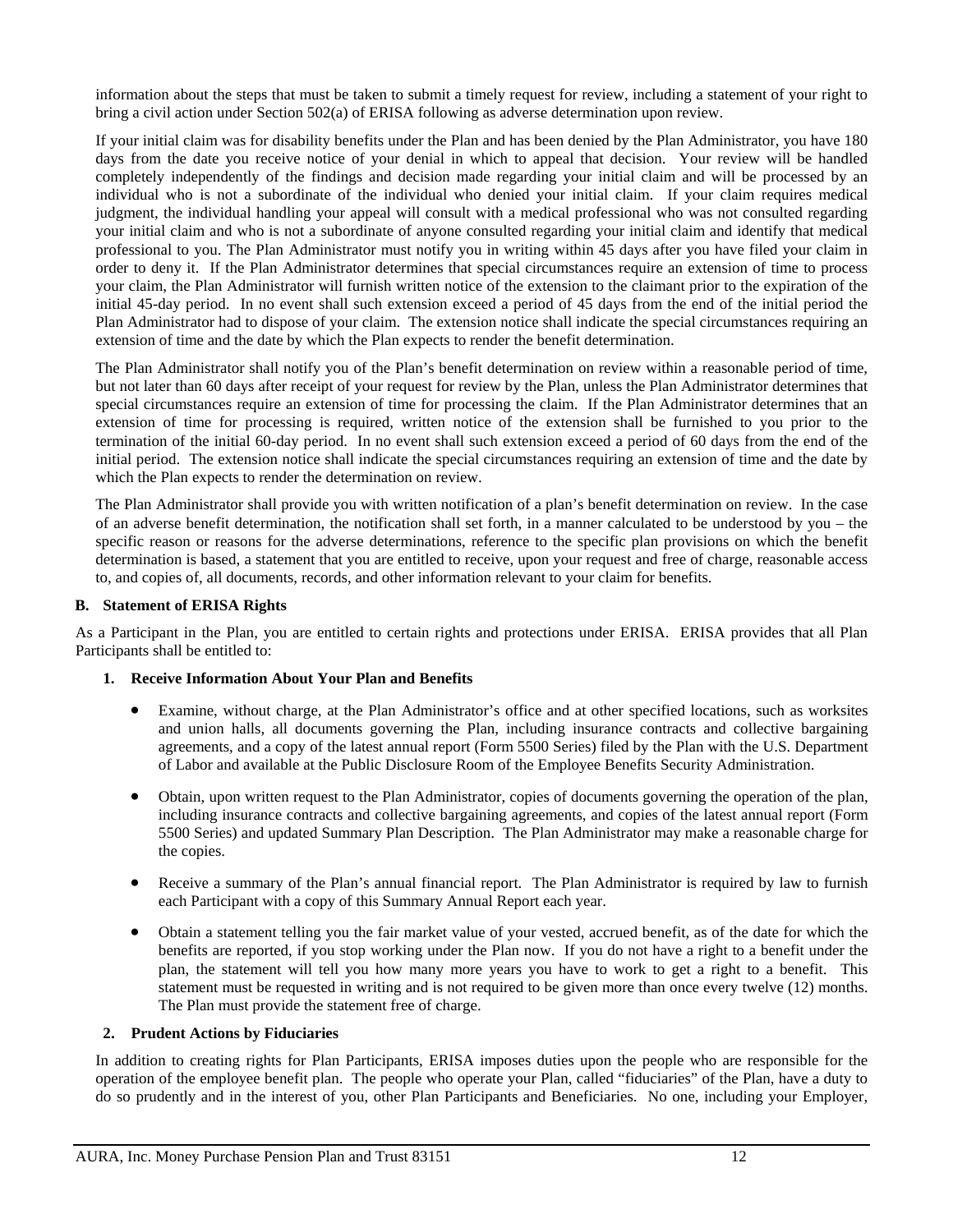your union, or any other person, may fire you or otherwise discriminate against you in any way to prevent you from obtaining a retirement benefit or exercising your rights under ERISA.

## **3. Enforce Your Rights**

If your claim for a benefit under the Plan is denied or ignored, in whole or in part, you have a right to know why this was done, to obtain copies of documents relating to the decision without charge, and to appeal any denial, all within certain time schedules. Under ERISA, there are steps you can take to enforce the above rights. For instance, if you request a copy of plan documents or the latest annual report from the Plan and do not receive them within 30 days, you may file suit in a Federal court. The Plan's agent for legal service of process in the event of a lawsuit is the Plan Administrator. In such a case, the court may require the Plan Administrator to provide the materials and pay you up to \$110 a day until you receive the materials, unless the materials were not sent because of reasons beyond the control of the Plan Administrator.

If you have a claim for benefits which is denied or ignored, in whole or in part, you may file suit in a state or Federal court. In addition, if you disagree with the Plan's decision or lack thereof concerning the qualified status of a domestic relations order, you may file suit in Federal court. If it should happen that Plan fiduciaries misuse the Plan's money, or if you are discriminated against for asserting your rights, you may seek assistance from the U.S. Department of Labor, or you may file suit in a Federal court. The court will decide who should pay court costs and legal fees. If you are successful, the court may order the person you have sued to pay these costs and fees. If you lose, the court may order you to pay these costs and fees, for example, if it finds your claim frivolous.

### **4. Assistance with Your Questions**

If you have any questions about your Plan, you should contact the Plan Administrator. If you have any questions about this statement or your rights under ERISA, or if you need assistance in obtaining documents from the Plan Administrator, you should contact the nearest office of the Employee Benefits Security Administration, U.S. Department of Labor, listed in your telephone directory or the Division of Technical Assistance and Inquiries, Employee Benefits Security Administration, U.S. Department of Labor, 200 Constitution Avenue N.W., Washington, D.C. 20210. You may also obtain certain publications about your rights and responsibilities under ERISA by calling the publications hotline of the Employee Benefits Security Administration.

### **C. When to Bring an Action in Court**

You may file a lawsuit regarding the denial of an appeal after following the claims and review procedures above. You must file any lawsuit within 12 months after the date the Plan Administrator issued its final decision on an appeal. If you do not file a claim or exhaust the claims review process for any reason, any lawsuit must be filed within 12 months of the date of the conduct at issue in the lawsuit (which includes, among other things, the date you became entitled to any Plan benefits at issue in the lawsuit). If you fail to file a lawsuit within these timeframes, you will lose your right to bring the lawsuit at any later time.